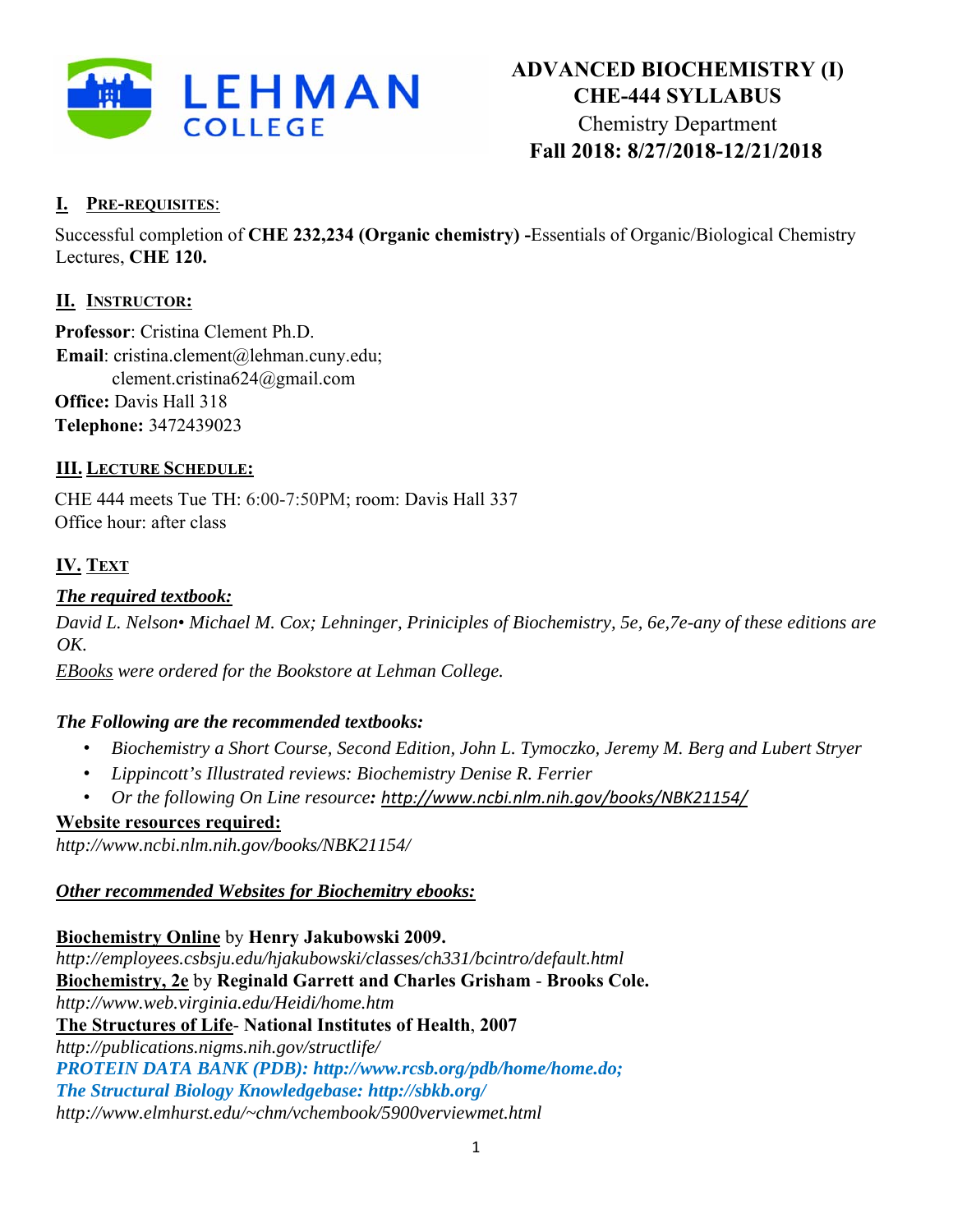*BRENDA: http://www.brenda-enzymes.org/* 

The Amino Acid Game—to help you learn their structures! http://www.wiley.com/legacy/college/boyer/0470003790/animations/animations.htm

### *Other web resources:*

The National Center for Biotechnology Information http://www.ncbi.nlm.nih/gov/ The National Human Genome Research Institute http://www.nhgi.nih.gov Biochemistry Online http://biochem.arach-net.com/index.html BioChemNet (a directory of biology and chemistry educational resources) http://schmidel.com/bionet.htm BioMolecules in the Classroom: Molecular Visualization with Chime and RasMol Dolan DNA Learning Center of Cold Spring Harbor Laboratory http://dnalc.org Harvard Biological Laboratories (huge list of Internet resources) http://golgi.harvard.edu/genome.html

Image Library of Biological Macromolecules http://www.imb-jena.de/IMAGE.html JBC Online (some resources available without subscription) http://www.jbc.org Medscape (one-line medical dictionary, drug information, clinical articles) http://www.medscape.com The National Center for Biotechnology Information (PubMed) (free access to Medline databases) National Library of Medicine (free access to Medline database) http://www.nlm.nih.gov

## **V. COURSE DESCRIPTION AND OBJECTIVES:**

**Course Description:** This course constitutes one semester of a two-semester sequence in advanced biochemistry. Included are: protein structure, folding, and function; nucleic acid structure; protein-DNA interactions; carbohydrates & glycoproteins; lipids & membranes; enzymology; energetics & allosteric regulation; posttranslational modification of protein function and biochemical signaling; The metabolic pathways are covered in the separate CHE 446 course during the spring semester (CHE 446).

Most of the material is presented in formal lectures. Problems will be presented in some but not all classes. The course features access to on-line databases, such as Protein Data Bank (PDB), Nucleic Acids Databank (NDB), and NCBI, reading of the literature, and discussion sessions.

After completing this course students should be able to:

- Draw and describe the structure(s) of amino-acids, lipids, nucleotides and sugars
- Describe the physical-chemical properties of amino-acids, lipids, nucleotides and sugars
- Understand the physical-chemical factors that influence the activity of proteins
- Understand the kinetics of enzyme activity and how this can be regulated by covalent modifications, allosteric factors and gene expression
- Explain the molecular signaling pathways.

# **VI. COURSE REQUIREMENTS AND GRADING**

# **REQUIRED HOME WORK**:

*Sapling homework* assessment for each work will be based on the material covered in-class. Homework assignment will be averaged with 3 midterms and then with the final exam.

## !!! *The Sapling registration provides you with the ebook of Lehninger, independent than the one provided by the Bookstore at Lehman College.*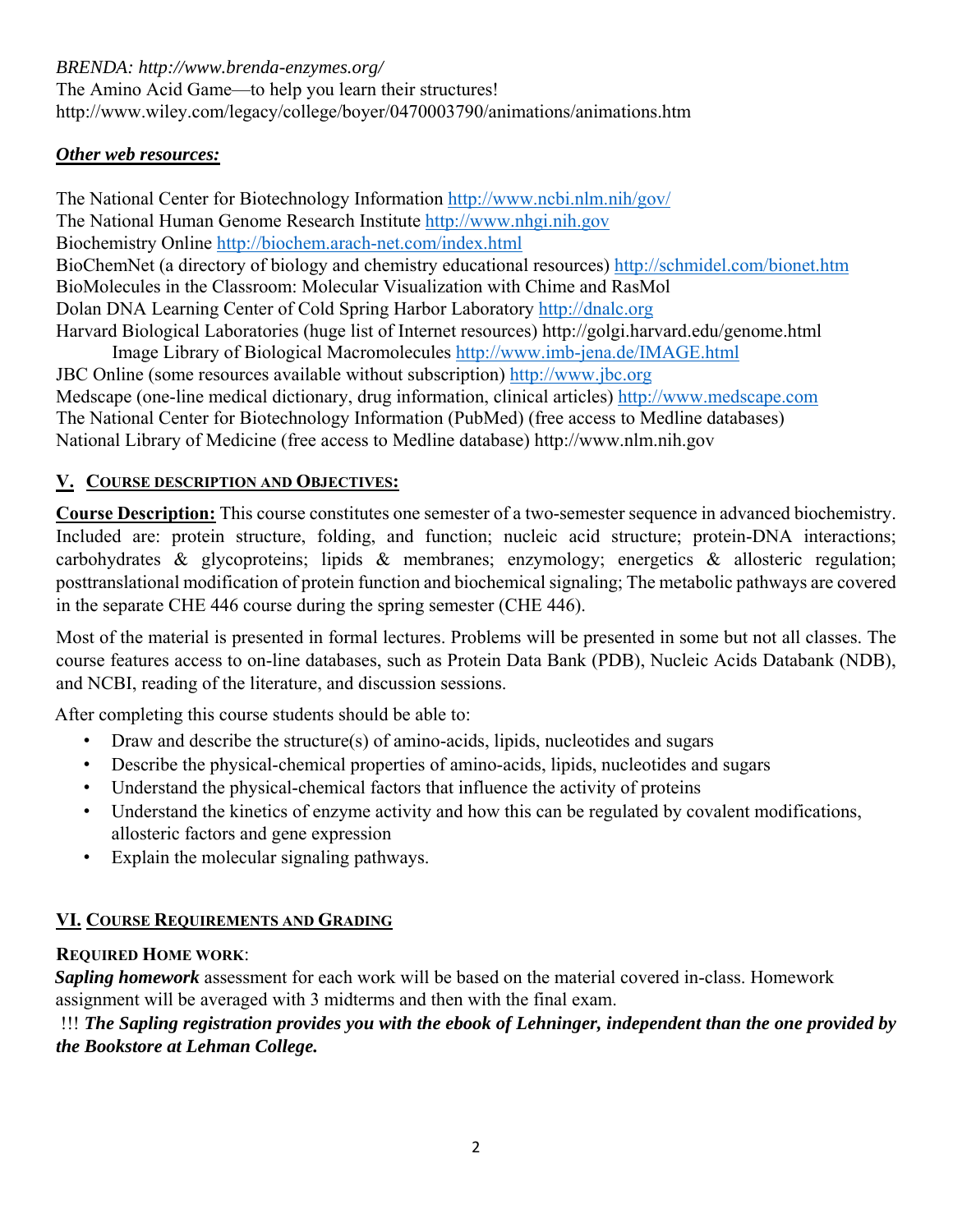#### **How to set-up your Sapling account:**

Students:

1. Go to http://saplinglearning.com and click on your country ("US Higher Ed" or "Canada") at the top right.

2a. If you already have a Sapling Learning account, log in and skip to step 3.

2b. If you have Facebook account, you can use it to quickly create a Sapling Learning account. Click the blue button with the Facebook symbol on it (just to the left of the username field). The form will auto-fill with information from your Facebook account (you may need to log into Facebook in the popup window first). Choose a password and timezone, accept the site policy agreement, and click "Create my new account". You can then skip to step 3.

2c. Otherwise, click the "Create an Account" link. Supply the requested information and click "Create My Account". Check your email (and spam filter) for a message from Sapling Learning and click on the link provided in that email.

3. Find your course in the list (you may need to expand the subject and term categories) and click the link.

4. If your course requires a key code, you will be prompted to enter it.

5. If your course requires payment, select a payment option and following the remaining instructions.

Once you have registered and enrolled, you can log in at any time to complete or review your homework assignments. During sign up or throughout the term, if you have any technical problems or grading issues, send an email to support@saplinglearning.com explaining the issue. The Sapling Learning support team is almost always faster and better able to resolve issues than your instructor.

#### **EXAMS:**

For this class there will be 3 mid-session assessments and a final exam that will contain both multiple choice and longer questions. The final grade will be established as follows:

| <b>Completion of Sapling Home Work Assignment (14 homework assignments)</b> | 20% |
|-----------------------------------------------------------------------------|-----|
| Due date for completion: December $26th$ , 2018                             |     |

|                                                                       | Total | 100% |
|-----------------------------------------------------------------------|-------|------|
| Quizes and take home exams (every two weeks, announced on blackboard) |       | 15%  |
| Final exam (is not comprehensive)                                     |       | 20%  |
| Mid Term Exam 3                                                       |       | 15%  |
| Mid Term Exam 2                                                       |       | 15%  |
| Mid Term Exam 1                                                       |       | 15%  |

**No make-up exams will be given.**

### **VII. ATTENDANCE POLICY**

Students should be present during the quiz examinations. **A student cannot miss mid-term assessments. For the final grade the presence at the final exam is compulsory. A valid ID is required for exams.**